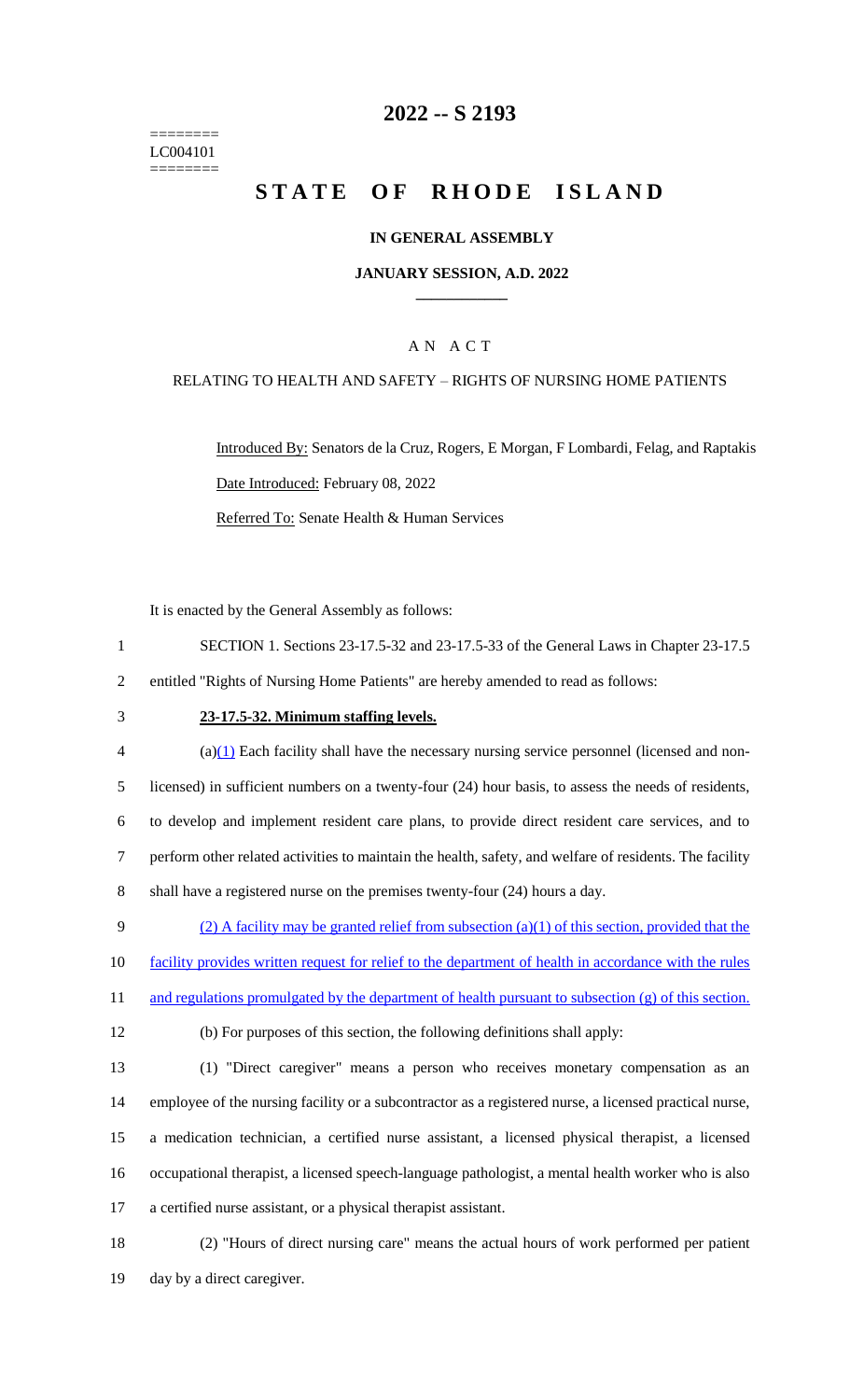(c)(i) Commencing on January 1, 2022, nursing facilities shall provide a quarterly minimum average of three and fifty-eight hundredths (3.58) hours of direct nursing care per resident, per day, of which at least two and forty-four hundredths (2.44) hours shall be provided by certified nurse assistants.

 (ii) Commencing on January 1, 2023, nursing facilities shall provide a quarterly minimum of three and eighty-one hundredths (3.81) hours of direct nursing care per resident, per day, of which at least two and six-tenths (2.6) hours shall be provided by certified nurse assistants.

 (d) Director of nursing hours and nursing staff hours spent on administrative duties or non- direct caregiving tasks are excluded and may not be counted toward compliance with the minimum staffing hours requirement in this section.

 (e) The minimum hours of direct nursing care requirements shall be minimum standards only. Nursing facilities shall employ and schedule additional staff as needed to ensure quality resident care based on the needs of individual residents and to ensure compliance with all relevant 14 state and federal staffing requirements.

 (f) The department shall promulgate rules and regulations to amend the Rhode Island code of regulations in consultation with stakeholders to implement these minimum staffing requirements on or before October 15, 2021.

18 (g) On or before October 15, 2022, the department of health shall promulgate rules and 19 regulations establishing a system for determining whether a facility shall be granted an exception 20 to the minimum staffing requirements of this section.

21 ( $\frac{g(h)}{h}$  On or before January 1, 2024, and every five (5) years thereafter, the department shall consult with consumers, consumer advocates, recognized collective bargaining agents, and providers to determine the sufficiency of the staffing standards provided in this section and may promulgate rules and regulations to increase the minimum staffing ratios to adequate levels.

## **23-17.5-33. Minimum staffing level compliance and enforcement program.**

(a) Compliance determination.

 (1) The department shall submit proposed rules and regulations for adoption by October 15, 2021, establishing a system for determining compliance with minimum staffing requirements set forth in § 23-17.5-32.

 (2) Compliance shall be determined quarterly by comparing the number of hours provided per resident, per day using the Centers for Medicare and Medicaid Services' payroll-based journal and the facility's daily census, as self- reported by the facility to the department on a quarterly basis. (3) The department shall use the quarterly payroll-based journal and the self- reported census to calculate the number of hours provided per resident, per day and compare this ratio to the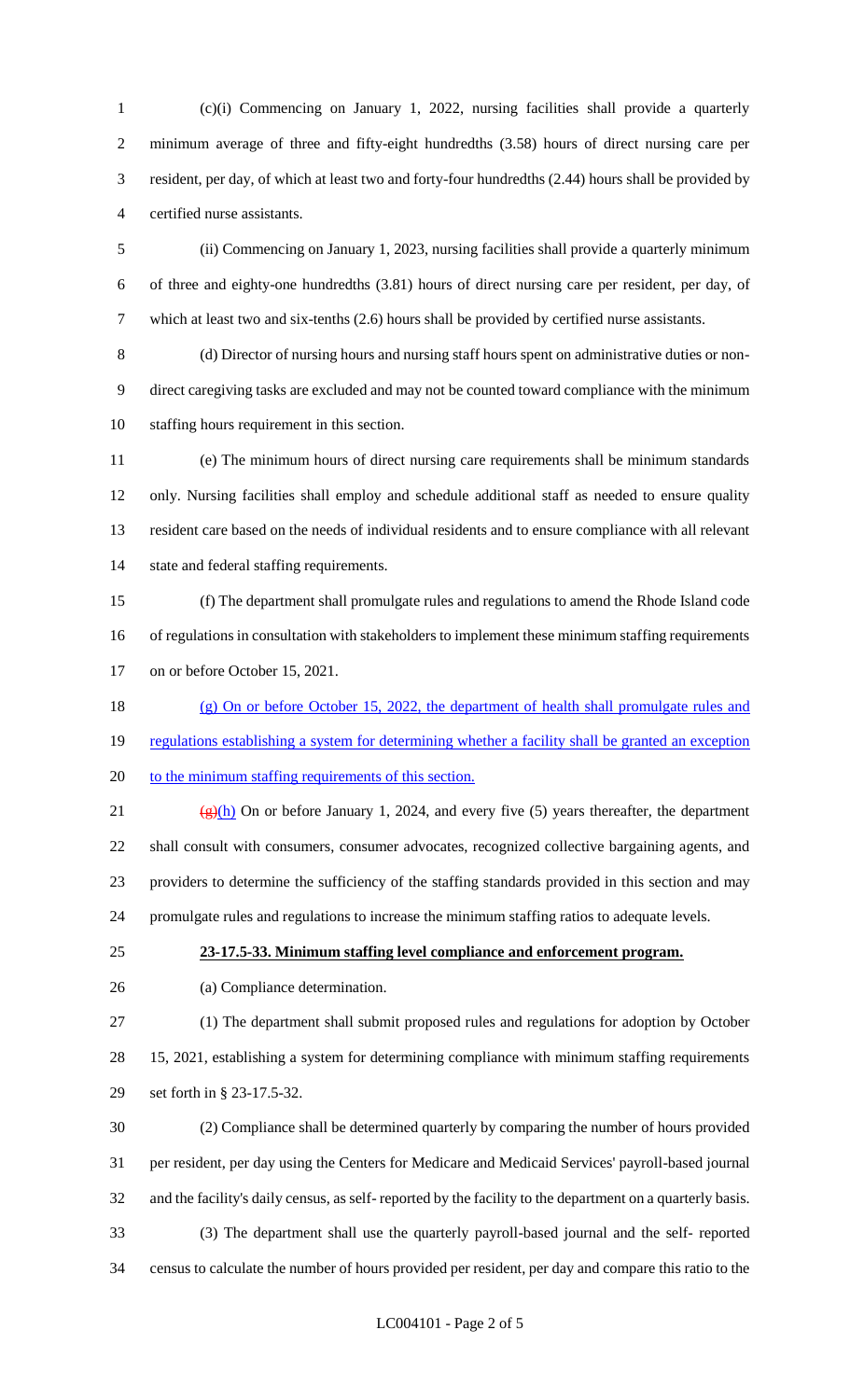minimum staffing standards required under § 23-17.5-32. Discrepancies between job titles contained in § 23-17.5-32 and the payroll-based journal shall be addressed by rules and regulations.

(b) Monetary penalties.

 (1) The department shall submit proposed rules and regulations for adoption on or before October 15, 2021, implementing monetary penalty provisions for facilities not in compliance with minimum staffing requirements set forth in § 23-17.5-32.

 (2) Monetary penalties shall be imposed quarterly and shall be based on the latest quarter for which the department has data.

 (3) No monetary penalty may be issued for noncompliance with the increase in the standard set forth in § 23-17.5-32(c)(ii) from January 1, 2023, to March 31, 2023. If a facility is found to be noncompliant with the increase in the standard during the period that extends from January 1, 2023, to March 31, 2023, the department shall provide a written notice identifying the staffing deficiencies and require the facility to provide a sufficiently detailed correction plan to meet the statutory minimum staffing levels.

 (4) No monetary penalty shall be assessed to any facility that is granted an exception by 16 the department of health to the minimum staffing requirements pursuant to § 23-17.5-32.

 $\left(\frac{4}{5}\right)$  Monetary penalties shall be established based on a formula that calculates on a daily basis the cost of wages and benefits for the missing staffing hours.

19  $\left(\frac{5}{6}\right)$  All notices of noncompliance shall include the computations used to determine noncompliance and establishing the variance between minimum staffing ratios and the department's computations.

 $\left(\frac{\Theta(7)}{1}\right)$  The penalty for the first offense shall be two hundred percent (200%) of the cost of wages and benefits for the missing staffing hours. The penalty shall increase to two hundred fifty percent (250%) of the cost of wages and benefits for the missing staffing hours for the second offense and three hundred percent (300%) of the cost of wages and benefits for the missing staffing hours for the third and all subsequent offenses.

 $(7)(8)$  For facilities that have an offense in three (3) consecutive quarters, EOHHS shall deny any further Medicaid Assistance payments with respect to all individuals entitled to benefits who are admitted to the facility on or after January 1, 2022, or shall freeze admissions of new residents.

 (c)(1) The penalty shall be imposed regardless of whether the facility has committed other violations of this chapter during the same period that the staffing offense occurred.

 (2) The penalty may not be waived except as provided in subsection (c)(3) of this section, but the department shall have the discretion to determine the gravity of the violation in situations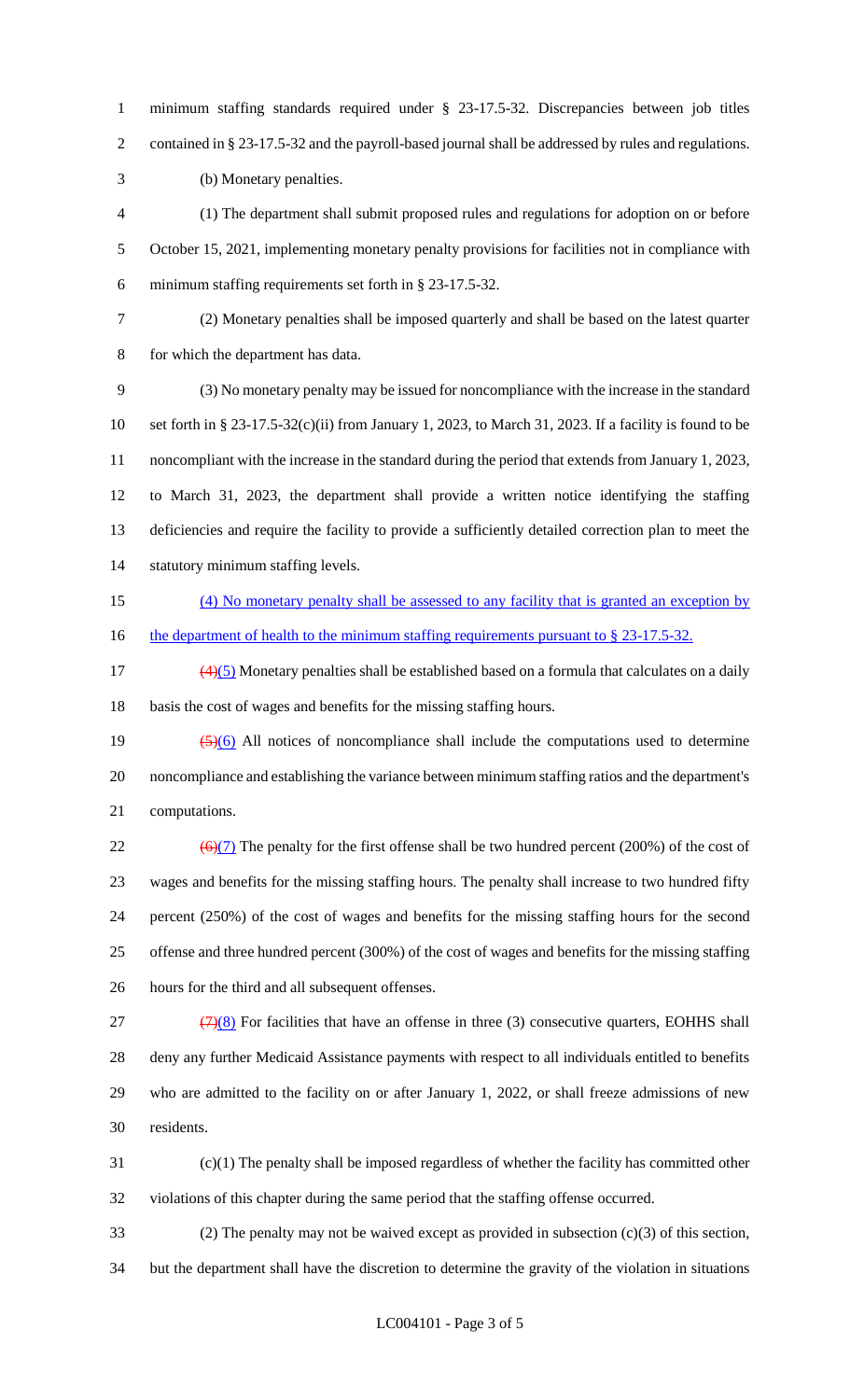- 1 where there is no more than a ten percent (10%) deviation from the staffing requirements and make
- appropriate adjustments to the penalty.

 (3) The department is granted discretion to waive the penalty when unforeseen circumstances have occurred that resulted in call-offs of scheduled staff. This provision shall be applied no more than two (2) times per calendar year.

 (4) Nothing in this section diminishes a facility's right to appeal pursuant to the provisions of chapter 35 of title 42 ("administrative procedures").

 (d)(1) Pursuant to rules and regulations established by the department, funds that are received from financial penalties shall be used for technical assistance or specialized direct care staff training.

- (2) The assessment of a penalty does not supplant the state's investigation process or issuance of deficiencies or citations under this title.
- (3) A notice of noncompliance, whether or not the penalty is waived, and the penalty assessment shall be prominently posted in the nursing facility and included on the department's website.
- SECTION 2. This act shall take effect upon passage.

======== LC004101 ========